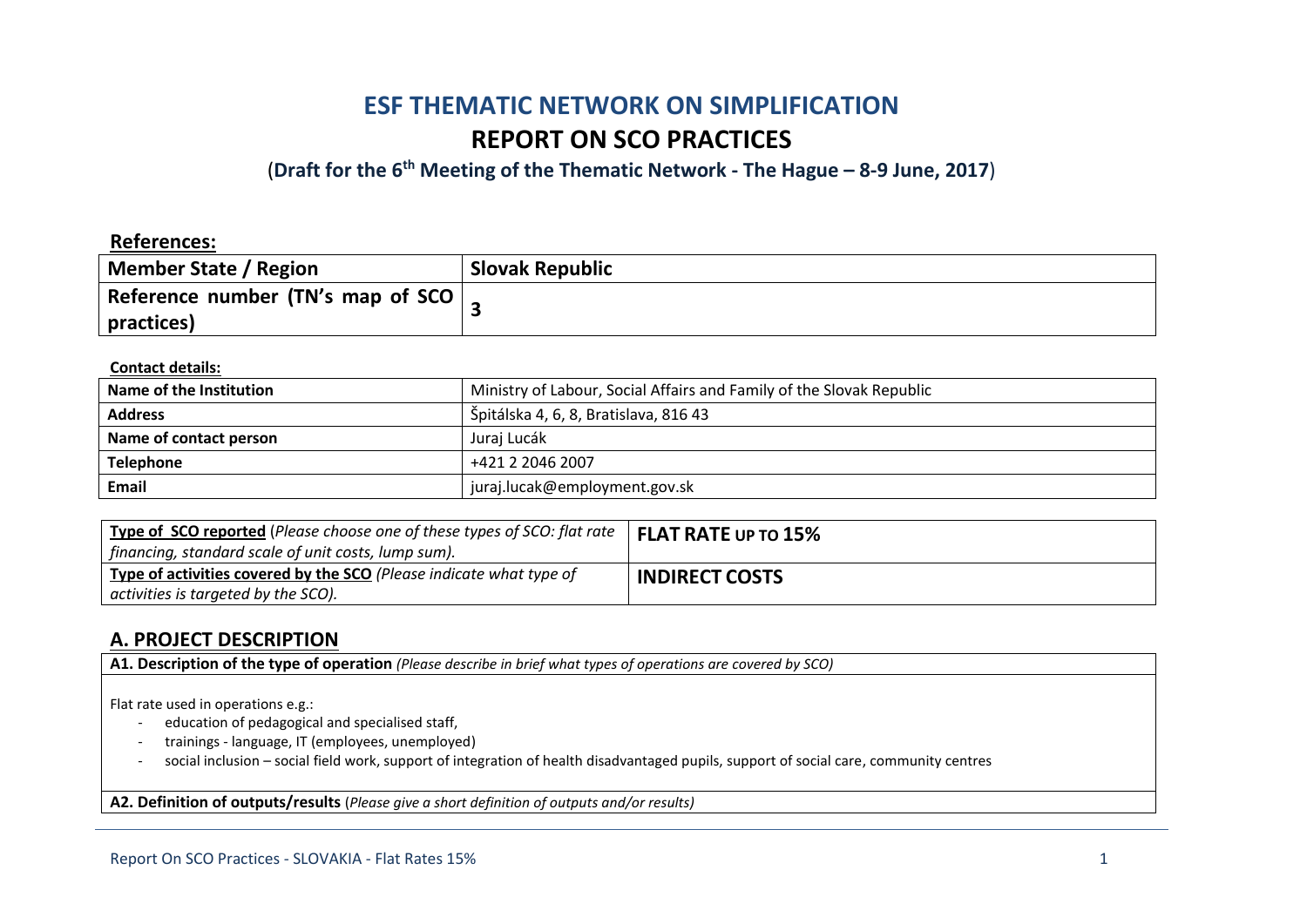#### **ESF THEMATIC NETWORK ON SIMPLIFICATION REPORT ON SCO PRACTICES** (**Draft for the 6th Meeting of the Thematic Network - The Hague – 8-9 June, 2017**)

Flat rate is applied to cover only indirect costs including administration (publicity manager; accountant; public procurement expert), communication and information technology (laptops, printers, scanners), refreshment and supporting processes for project; domestic travel costs for the project team, consumables and equipment for project administration, overheads (water, electricity, lease for administration premises), other operation costs (e.g. property insurance) and others.

**A3. Beneficiaries** *(please indicate the types of beneficiaries involved in the operations covered by SCO)*

for example: NGOs, private entities (entrepreneurs, professional associations), public entities – schools, legal persons directly managed by state, municipalities

**A4. Target group(s)** *(Please list target groups within projects covered by SCO)*

Employees, unemployed people, socially excluded persons

## **B. METHODOLOGY AND CALCULATION METHOD**

**B.1 Methodology** *(please indicate which methodology/ies has/have been used: Fair, equitable and verifiable method / use of existing EU schemes for similar types of operation and beneficiary / Use of existing own national schemes for similar types of operations and beneficiaries / use of rates and specific methods enshrined in the regulation or in a delegated act / use of a draft budget /combination of methodologies).*

*Please indicate if the concerned SCO has been covered by Art. 14(1) ESF)*

Use of rates and specific methods enshrined in the regulation - flat rate according to Art. 68 (1) (b) of the CPR.

**B.2 Calculation Methods** *(please describe how the calculations have been made)*

Applying 0 - 15 % value without a requirement to perform a calculation to determine the applicable rate, nevertheless, when project requirements (draft budget) indicated higher % than 15% flat rate 15% is applied, when project requirements (draft budget) indicated lower % that 15% flat rate 0 - 15% is applied.

**B.3 Data source** *(please indicate the type of data used and the data source)*

Data source:

specific method in the regulation - flat rate according to Art. 68 (1) (b) of the CPR

### **C. IMPLEMENTATION OF SCO** (*Please describe in brief what implementation rules and conditions have been set out).*

Flat rate is applied according to Art. 68 (1) (b) of the CPR.

The basis is total value of direct staff costs of the operation.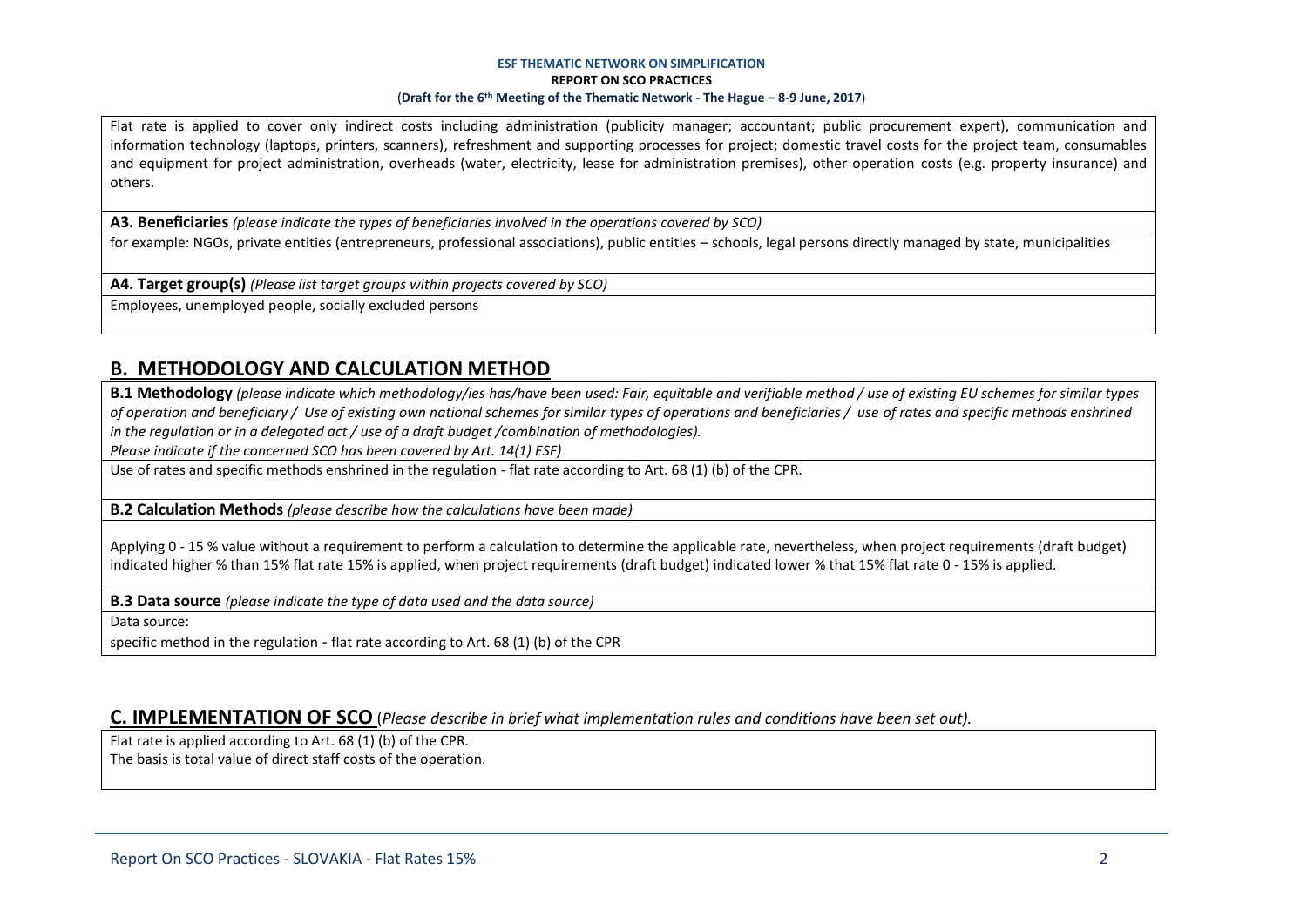#### **ESF THEMATIC NETWORK ON SIMPLIFICATION REPORT ON SCO PRACTICES** (**Draft for the 6th Meeting of the Thematic Network - The Hague – 8-9 June, 2017**)

### **D. AUDIT TRAIL** *(Please provide a brief description of the audit trail for the concerned SCO, including documents, key contents/conditions and procedures).*

In previous program period 2007-2013 were indirect costs reported on real documentation. In most cases this documentation consisted of large quantity of paper documents with small values. For MA was difficult to verify these documents. In this point of view flat rate for MA is the best choice how to improve effectiveness and apply a principle value for money (MA costs vs. eligible expenditures).

Direct staff costs as the basis are verifying by MA. Then the correct (approved value by MA) % of flat rate is checked and finally, correct application of relevant % is considered.

### **E. ASSESSMENT BY THE AUDIT AUTHORITY(IES) INCLUDING EVENTUAL EX ANTE ASSESSMENT** *(If relevant, please explain*

*how the audit authority has been involved in preparation and assessment of the SCO).* 

Audit Authority has not been involved in setting of flat rate - flat rate is applied directly pursuant to Art. 68 (1) (b) of the CPR.

### **F. IMPACT OR ADDED VALUE FOR THE MA, BENEFICIARIES AND OTHER STAKEHOLDERS** *(Please explain how you have*

*perceived impact/added value of the SCO for the MA, beneficiaries and other stakeholders).* 

For the MA:

1. preparing of calls – simplified setting of rules for indirect costs

2. selection process - simplified and faster evaluation

3. fist level control - MA focuses on direct staff costs, indirect costs are calculated accordingly.

For the beneficiaries:

1. budget - simplified setting of the amount of indirect costs

2. eligibility - no need to submit any further documentation

3. first level control - faster verification of expenditure eligibility